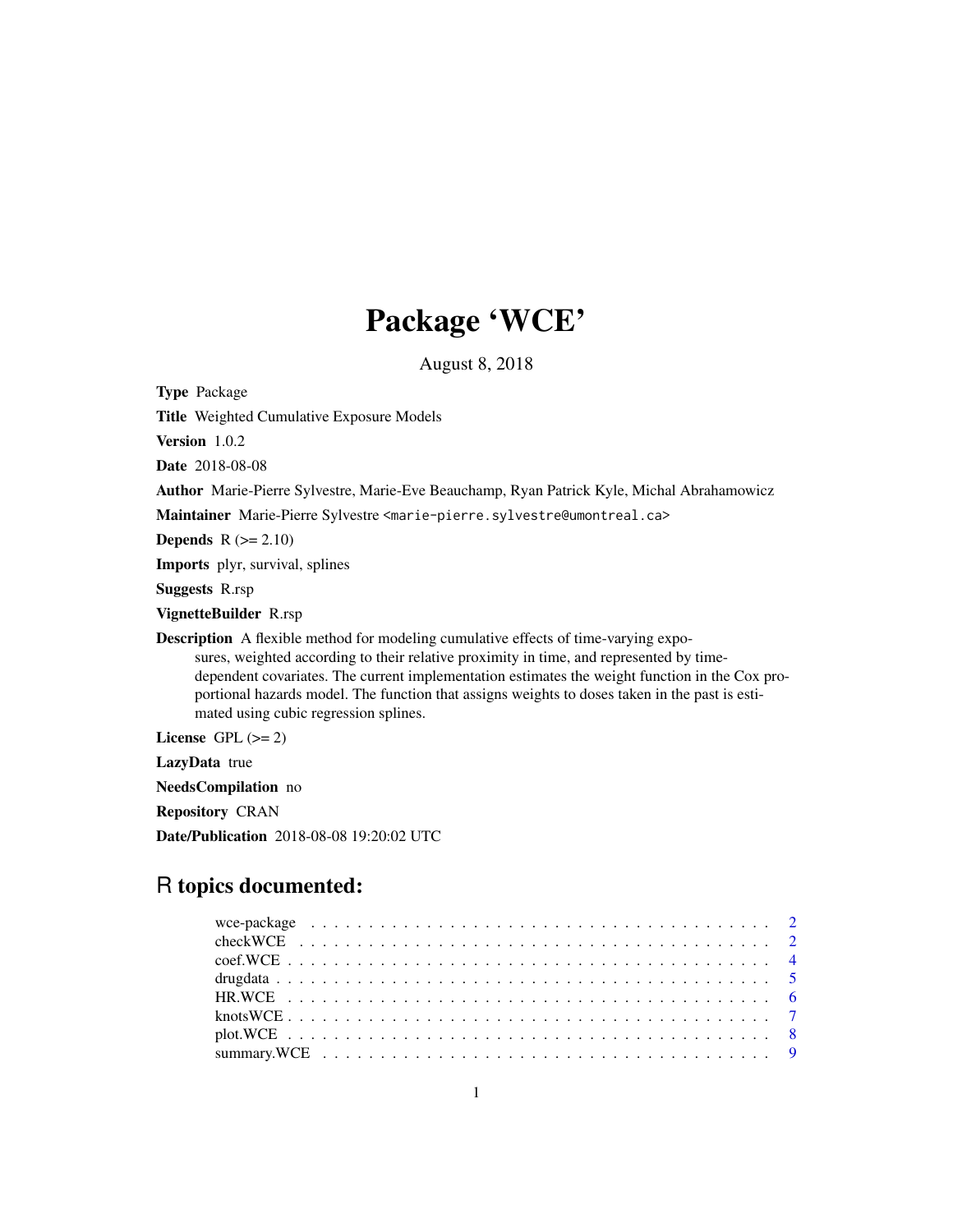#### <span id="page-1-0"></span>2 checkWCE

| Index |  |  |  |  |  |  |  |  |  |  |  |  |  |  |  |  |  | 15 |
|-------|--|--|--|--|--|--|--|--|--|--|--|--|--|--|--|--|--|----|

wce-package *Weighted Cumulative Exposure Models*

#### Description

Fit proportional hazards models with a weighted cumulative exposure, based on a weight function estimated from cubic regression b-splines. This implementation of WCE assumes that the dataset is in the interval format with one line per unit of time.

#### Details

| Package: | WCE        |
|----------|------------|
| Type:    | Package    |
| Version: | 1.0.2      |
| Date:    | 2018-08-08 |
| License: | $GPI - 2$  |

#### Author(s)

Authors: Marie-Pierre Sylvestre, Marie-Eve Beauchamp, Ryan Patrick Kyle, Michal Abrahamowicz

Maintainer: Marie-Pierre Sylvestre <marie-pierre.sylvestre@umontreal.ca>

#### References

Sylvestre MP, Abrahamowicz M. Flexible modeling of the cumulative effects of time-dependent exposures on the hazard. Stat Med. 2009;28(27):3437-53.

Abrahamowicz M, Beauchamp M-E, Sylvestre M-P. Comparison of alternative models for linking drug exposure with adverse effects. Stat Med. 2012;31(11-12):1014-1030.

<span id="page-1-1"></span>checkWCE *Verify that the arguments passed to the WCE function are in correct format*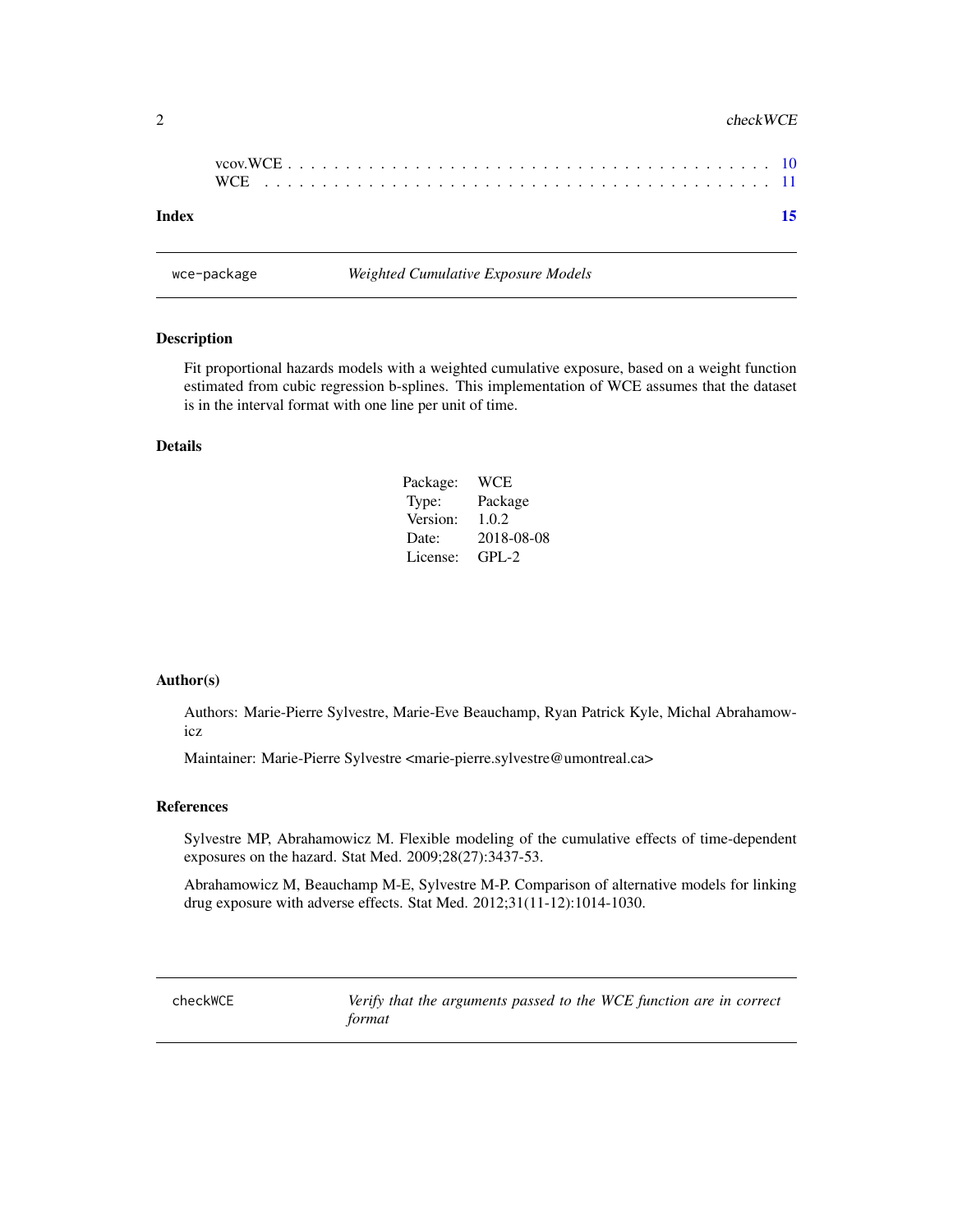#### checkWCE 3

#### Description

This function checks whether the arguments passed to the WCE function are in the correct format. If at least one argument is incorrectly specified, the function returns an error message specifying what needs to be fixed.

#### Usage

checkWCE(data, id, event, start, stop, expos)

#### Arguments

| data  | A data frame in the long (interval) format with one line per unit of time.      |
|-------|---------------------------------------------------------------------------------|
| id    | The name of the variable in data that identifies subjects.                      |
| event | The name of the variable in data that identifies the events (must be 0 or 1).   |
| start | The name of the variable in data that identifies the beginning of the interval. |
| stop  | The name of the variable in data that identifies the end of the interval.       |
| expos | The name of the variable in data that represents the exposure of interest.      |

#### Details

The arguments passed to WCE must be exactly those passed to WCE.

#### Value

checkWCE returns a message on the screen indicating whether the arguments are correctly specified or not.

#### Author(s)

Marie-Pierre Sylvestre <marie-pierre.sylvestre@umontreal.ca>

```
checkWCE(drugdata, id = "Id", event = "Event", start = "Start", stop = "Stop",
expos = "dose")
```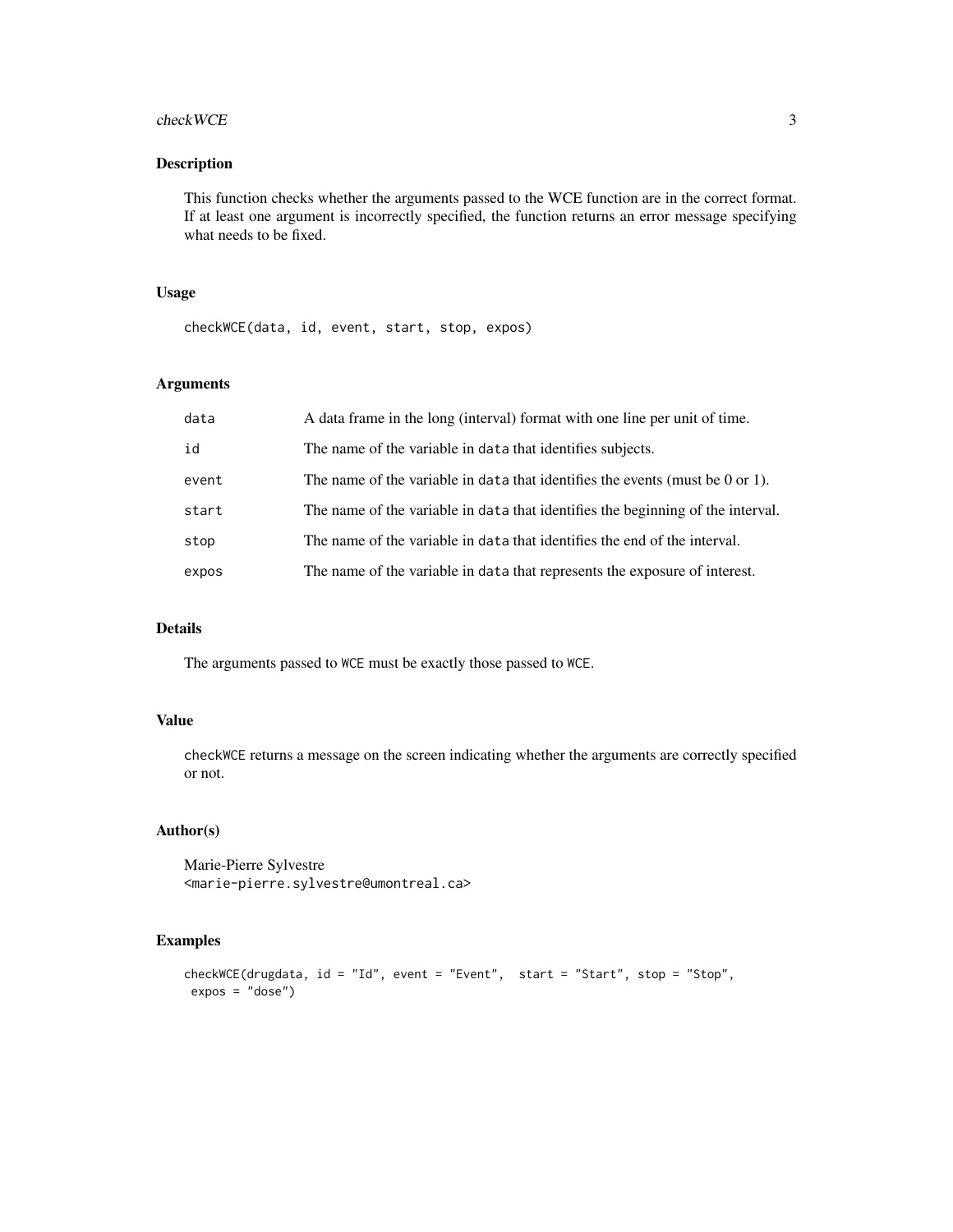<span id="page-3-0"></span>

This function extracts the estimated coefficients from a WCE object.

#### Usage

```
## S3 method for class 'WCE'
coef(object, ...)
```
#### **Arguments**

| object   | A WCE object.                                                              |
|----------|----------------------------------------------------------------------------|
| $\cdots$ | Optional. Additional arguments to be passed to coef (none currently used). |

#### Value

The function returns a list with one element if the WCE object was fitted without covariates and two if the WCE object was fitted with covariates. The first element is a matrix of estimated coefficients for the artificial D variables (see Sylvestre and Abrahamowicz, 2009). Each row of the matrix corresponds to a model with the number of knots specified in WCE. The second element of the list is a matrix of estimated covariate coefficients. Similarly, each row of the matrix corresponds to a model with the number of knots specified in WCE.

| WCEest     | Matrix of estimated coefficients of the artificial D variables. |
|------------|-----------------------------------------------------------------|
| covariates | Matrix of estimated coefficients of the covariates (optional).  |

#### Author(s)

Marie-Pierre Sylvestre <marie-pierre.sylvestre@umontreal.ca>

#### References

Sylvestre, M. P., & Abrahamowicz, M. (2009). Flexible modeling of the cumulative effects of time-dependent exposures on the hazard. Statistics in medicine, 28(27), 3437-3453.

```
checkWCE(drugdata, id = "Id", event = "Event", start = "Start",
stop = "Stop", expos = "dose")
wce \leq WCE(drugdata, "Cox", 1, 90, constrained = "R", id = "Id",
  event = "Event", start = "Start", stop = "Stop", expos = "dose",
  covariates = c("age", "sex"))
```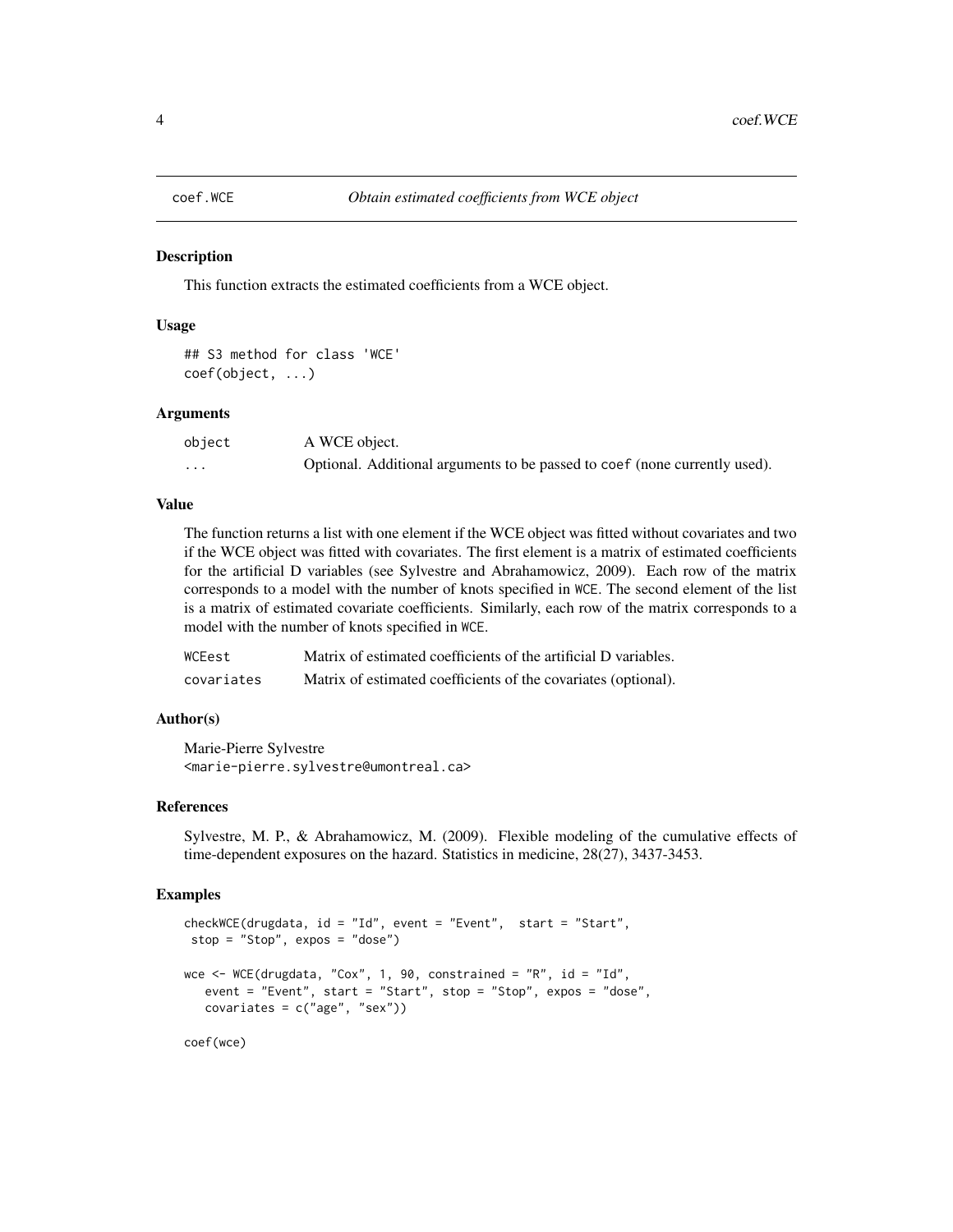<span id="page-4-0"></span>

Data to illustrate the use of WCE.

#### Usage

data("drugdata")

#### Format

A data frame with 77038 observations from 500 individuals. The data frame is formatted in an interval format. Contains 7 variables.

Id a numeric vector to identify observations that belong to the same individual (Id).

- Event a numeric vector representing the event of interest. Takes the value of 1 in the interval during which the event occurs and is 0 otherwise.
- Start a numeric vector indicating the beginning of the interval.

Stop a numeric vector indicating the end of the interval.

- sex a numeric vector indicating males (0) and females (1).
- age a numeric vector representing age at baseline.
- dose a numeric vector representing time-dependent doses of a drug.

#### Details

The variables sex and age are covariates. They are optional and illustrate the inclusion of adjustment variables. Covariates can be numeric or factors.

#### Source

This dataset was simulated using the PermAlgo package ( [https://cran.r-project.org/package](https://cran.r-project.org/package=PermAlgo)= [PermAlgo](https://cran.r-project.org/package=PermAlgo)).

#### References

Sylvestre, MP, & Abrahamowicz, M. (2008). Comparison of algorithms to generate event times conditional on time-dependent covariates. Statistics in Medicine, 27(14), 2618-2634.

#### Examples

data(drugdata)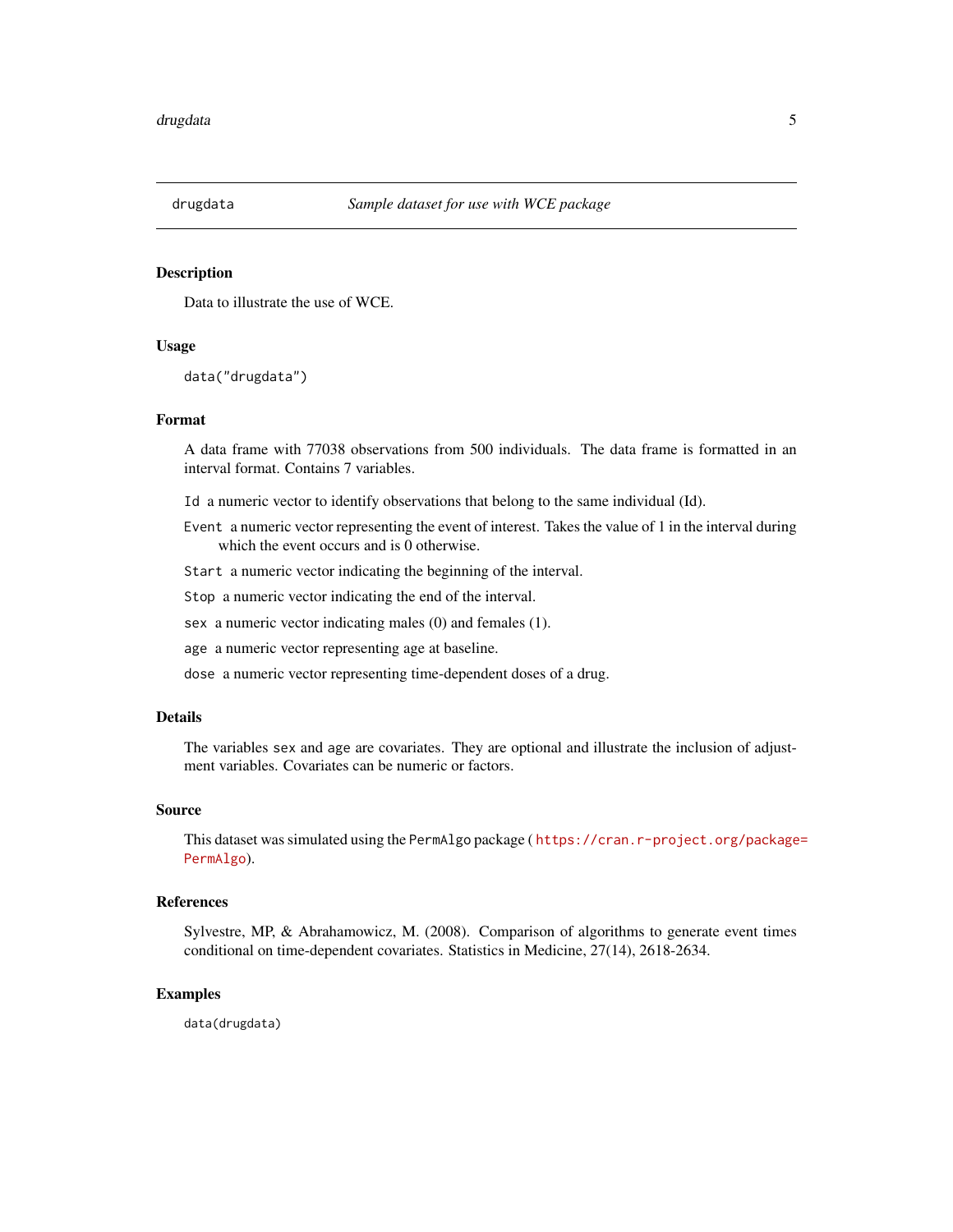<span id="page-5-0"></span>

This function calculates the hazard ratio (HR) from an estimated model in a WCE object to compare two scenarios of time-dependent exposures.

#### Usage

HR.WCE(x, vecnum, vecdenom, allres = FALSE)

#### Arguments

| x        | A WCE object.                                                                                                                                                                                                                                                                                                                                            |
|----------|----------------------------------------------------------------------------------------------------------------------------------------------------------------------------------------------------------------------------------------------------------------------------------------------------------------------------------------------------------|
| vecnum   | A vector of time-dependent exposures corresponding to a scenario of interest<br>(numerator of the HR).                                                                                                                                                                                                                                                   |
| vecdenom | A vector of time-dependent exposures corresponding to a scenario for the refer-<br>ence category (denominator of the HR).                                                                                                                                                                                                                                |
| allres   | Logical. If FALSE, prints the results using the best model from the WCE ob-<br>ject, i.e. among the models fitted with the different numbers of interior knots<br>requested by nknots, based on AIC or BIC as specified in the WCE call. If TRUE,<br>prints the results for all the estimated models available from the WCE object.<br>Default to FALSE. |

#### Details

Both vecnum and vecdenom need to be of the same length as the weight function cutof argument used in the call to WCE. The first value of each vector represents the exposure today (t1) and subsequent values represent the exposures in the past. The hazard ratio computed by HR.WCE corresponds to the ratio of the weighted cumulative exposures for the scenario of interest (vecnum) and the reference scenario (vecdenom). It corresponds to equation (8) of Sylvestre and Abrahamowicz (2009).

#### Value

Returns one or several hazard ratios. Inference may be obtained by bootstrap and has to be coded separately (please see WCE for an example).

#### Author(s)

Marie-Pierre Sylvestre <marie-pierre.sylvestre@umontreal.ca>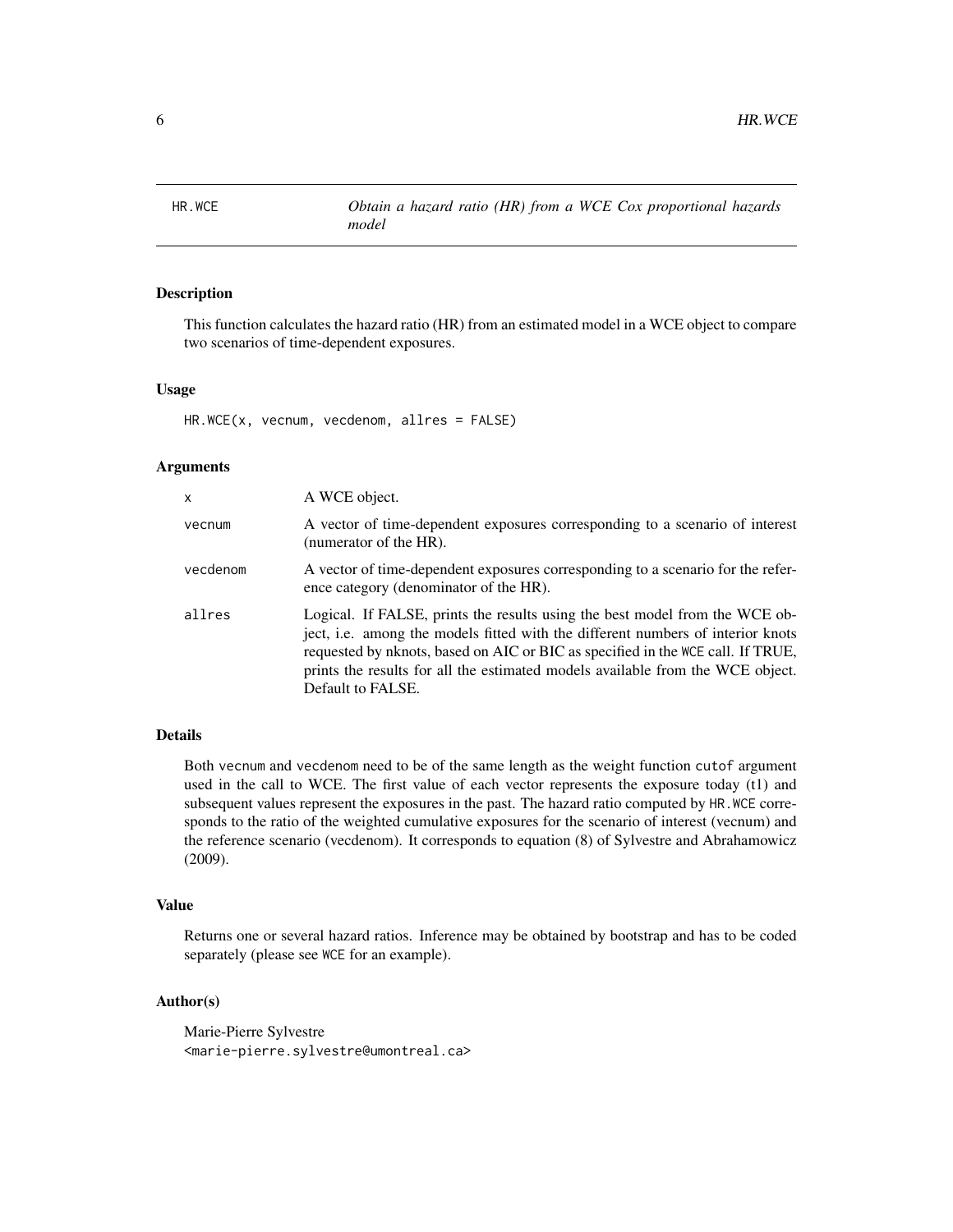#### <span id="page-6-0"></span>knots WCE  $\sim$  7

#### References

Sylvestre MP, Abrahamowicz M. Flexible modeling of the cumulative effects of time-dependent exposures on the hazard. Stat Med. 2009 Nov 30;28(27):3437-53.

#### Examples

```
wce <- WCE(drugdata, "Cox", 1, 90, constrained = "R", id = "Id", event = "Event",
   start = "Start", stop = "Stop", expos = "dose",
   covariates = c("age", "sex"))
# Exposed at a dose of 1 (constant) vs. unexposed over the time window of 90 days
scenario1 \leftarrow \text{rep}(1, 90)scenario2 \leq rep(0, 90)
HR.WCE(wce, vecnum = scenario1, vecdenom = scenario2)
```
knotsWCE *Obtain the placement of the knots used for splines in WCE models*

#### Description

This function extracts the knots placement for the spline function used to fit the WCE models.

#### Usage

knotsWCE(x)

#### Arguments

x A WCE object returned by WCE.

#### Value

Returns a list of vectors indicating the placement of the knots used in the spline function of each of the models fitted in the WCE object.

#### Author(s)

Marie-Pierre Sylvestre <marie-pierre.sylvestre@umontreal.ca>

#### References

Sylvestre, M. P., & Abrahamowicz, M. (2009). Flexible modeling of the cumulative effects of time-dependent exposures on the hazard. Statistics in medicine, 28(27), 3437-3453.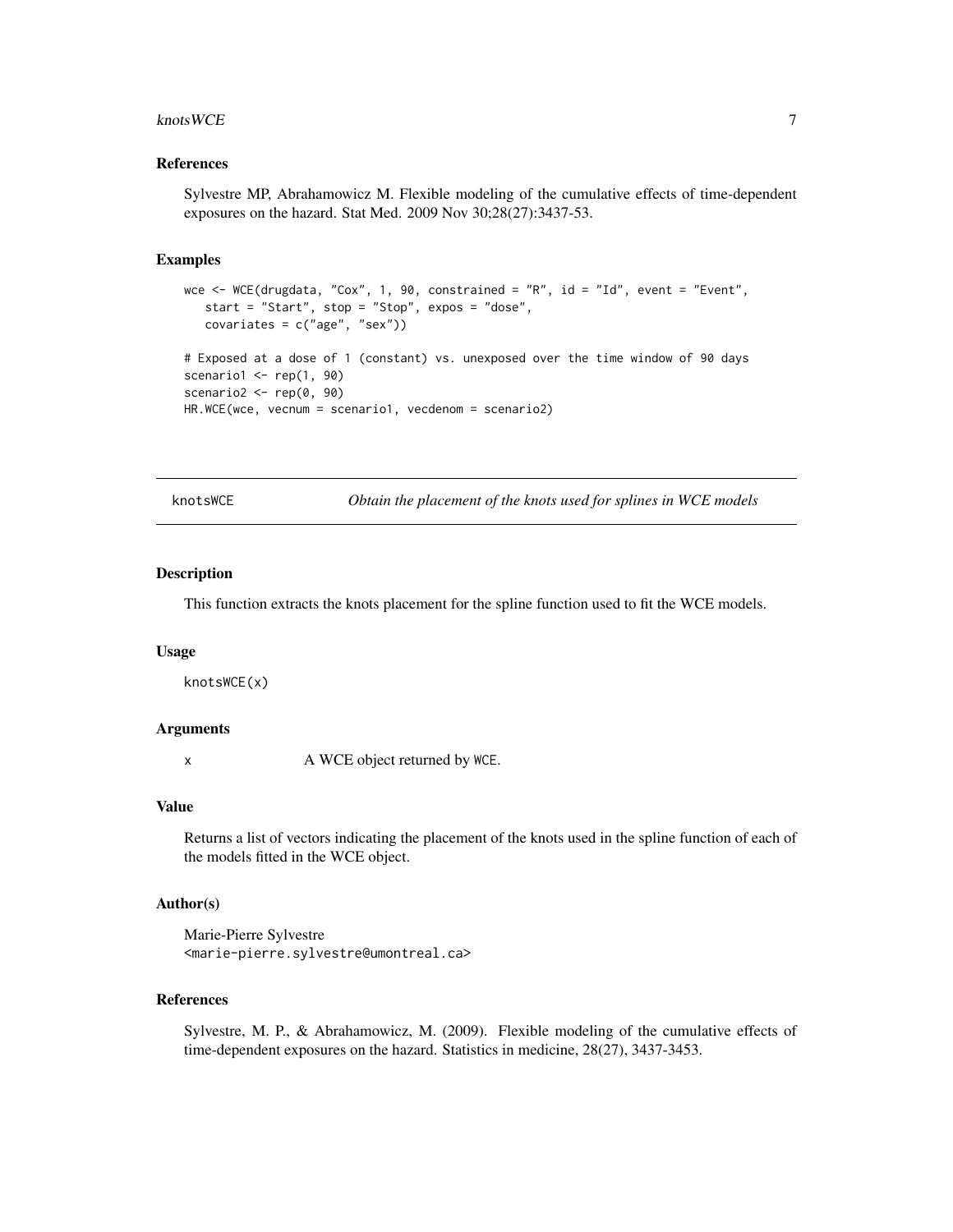#### <span id="page-7-0"></span>Examples

```
wce <- WCE(drugdata, "Cox", 1, 90, constrained = "R", id = "Id", event = "Event",
   start = "Start", stop = "Stop", expos = "dose",
   covariates = c("age", "sex"))
knotsWCE(wce)
```
plot.WCE *Plot of the weight function(s) estimated by* WCE

#### Description

Method to plot the weight function(s) of a WCE object. Can plot the best estimated weight function or all the estimated functions simultaneously.

#### Usage

```
## S3 method for class 'WCE'
plot(x, allres = FALSE, ...)
```
#### Arguments

| X.        | A WCE object                                                                                                                                                                                         |
|-----------|------------------------------------------------------------------------------------------------------------------------------------------------------------------------------------------------------|
| allres    | Logical. If TRUE, then all the weight functions from the WCE object are plotted<br>simultaneously. If FALSE, then only the best function, determined by AIC or<br>BIC, is plotted. Default to FALSE. |
| $\ddotsc$ | Optional. Additional arguments to be passed to plot (none currently used).                                                                                                                           |

#### Author(s)

Marie-Pierre Sylvestre <marie-pierre.sylvestre@umontreal.ca>

#### References

Sylvestre MP, Abrahamowicz M. Flexible modeling of the cumulative effects of time-dependent exposures on the hazard. Stat Med. 2009 Nov 30;28(27):3437-53.

#### Examples

```
wce <- WCE(drugdata, "Cox", 1, 90, constrained = "R", id = "Id", event = "Event",
   start = "Start", stop = "Stop", expos = "dose", covariates = c("age", "sex"))
```
plot(wce)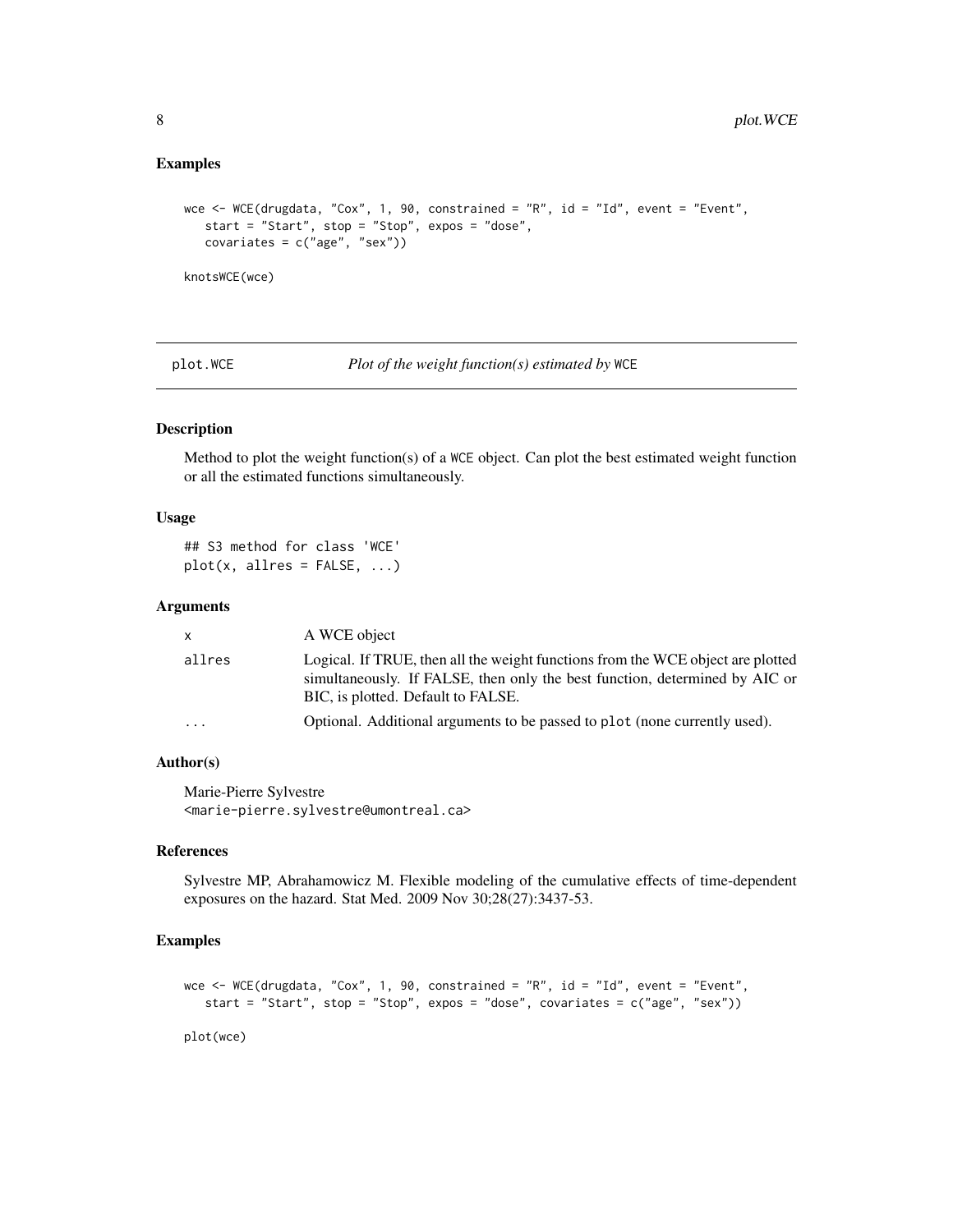<span id="page-8-0"></span>

This is a method to summarize the results from either the best fitting or all of the estimated models from a WCE object.

#### Usage

```
## S3 method for class 'WCE'
summary(object, allres = FALSE, ...)
```
#### Arguments

| object                  | A WCE object                                                                                                                                                                                                 |
|-------------------------|--------------------------------------------------------------------------------------------------------------------------------------------------------------------------------------------------------------|
| $\cdot$ $\cdot$ $\cdot$ | Optional; other parameters to be passed through to summary.                                                                                                                                                  |
| allres                  | Logical. If TRUE, then a summary is produced for every model from the WCE<br>object. If FALSE, then a summary is produced only for the best fitting model,<br>as determined by AIC or BIC. Default to FALSE. |

#### Value

The summary method prints to screen the estimated coefficients, standard errors and p-values for the coefficients (if any) included in the WCE model. It also provides the partial likelihood and AIC or BIC value, and the number of events used in the estimation of the model.

#### Author(s)

Marie-Pierre Sylvestre <marie-pierre.sylvestre@umontreal.ca>

#### References

Sylvestre MP, Abrahamowicz M. Flexible modeling of the cumulative effects of time-dependent exposures on the hazard. Stat Med. 2009 Nov 30;28(27):3437-53.

#### Examples

```
wce <- WCE(drugdata, "Cox", 1, 90, constrained = "R", id = "Id", event = "Event",
  start = "Start", stop = "Stop", expos = "dose", covariates = c("age", "sex"))
```
summary(wce)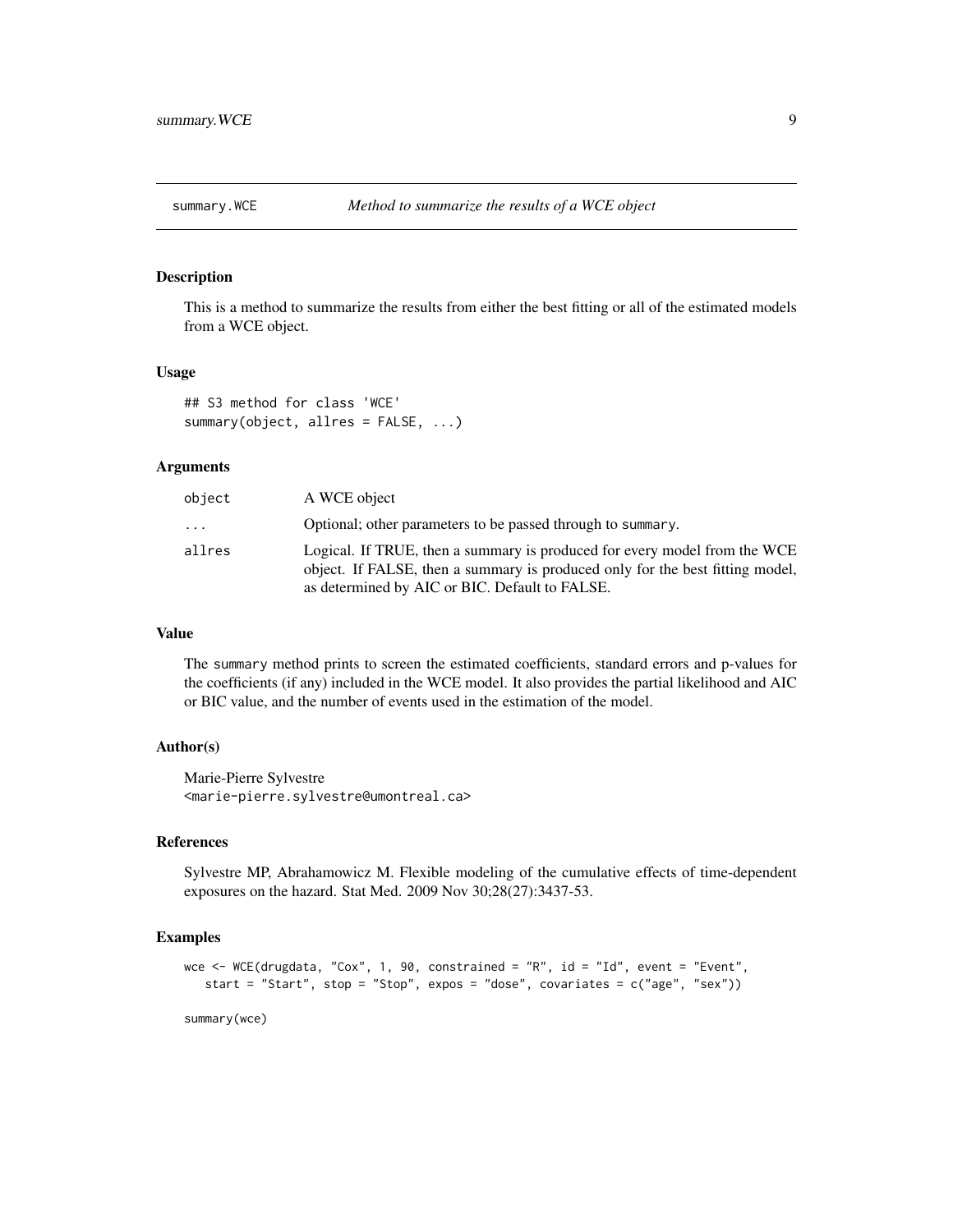<span id="page-9-0"></span>

The vcov method returns the variance-covariance matrix of the estimated regression coefficients from a WCE model.

#### Usage

## S3 method for class 'WCE' vcov(object, ...)

#### **Arguments**

| object | A WCE object.                                                                  |
|--------|--------------------------------------------------------------------------------|
| .      | Optional; other parameters to be passed through to vcov (none currently used). |

#### Value

The function returns variance-covariance matrices with the estimated regression coefficients for the supplied WCE model object. The number of matrices returned is equivalent to the length of the nknots vector (or one matrix, if nknots is a scalar) passed to the WCE function when fitting the model.

#### Author(s)

Marie-Pierre Sylvestre <marie-pierre.sylvestre@umontreal.ca>

#### References

Sylvestre MP, Abrahamowicz M. Flexible modeling of the cumulative effects of time-dependent exposures on the hazard. Stat Med. 2009 Nov 30;28(27):3437-53.

```
wce <- WCE(drugdata, "Cox", 1, 90, constrained = "R", id = "Id", event = "Event",
   start = "Start", stop = "Stop", expos = "dose",
  covariates = c("age", "sex")vcov(wce)
```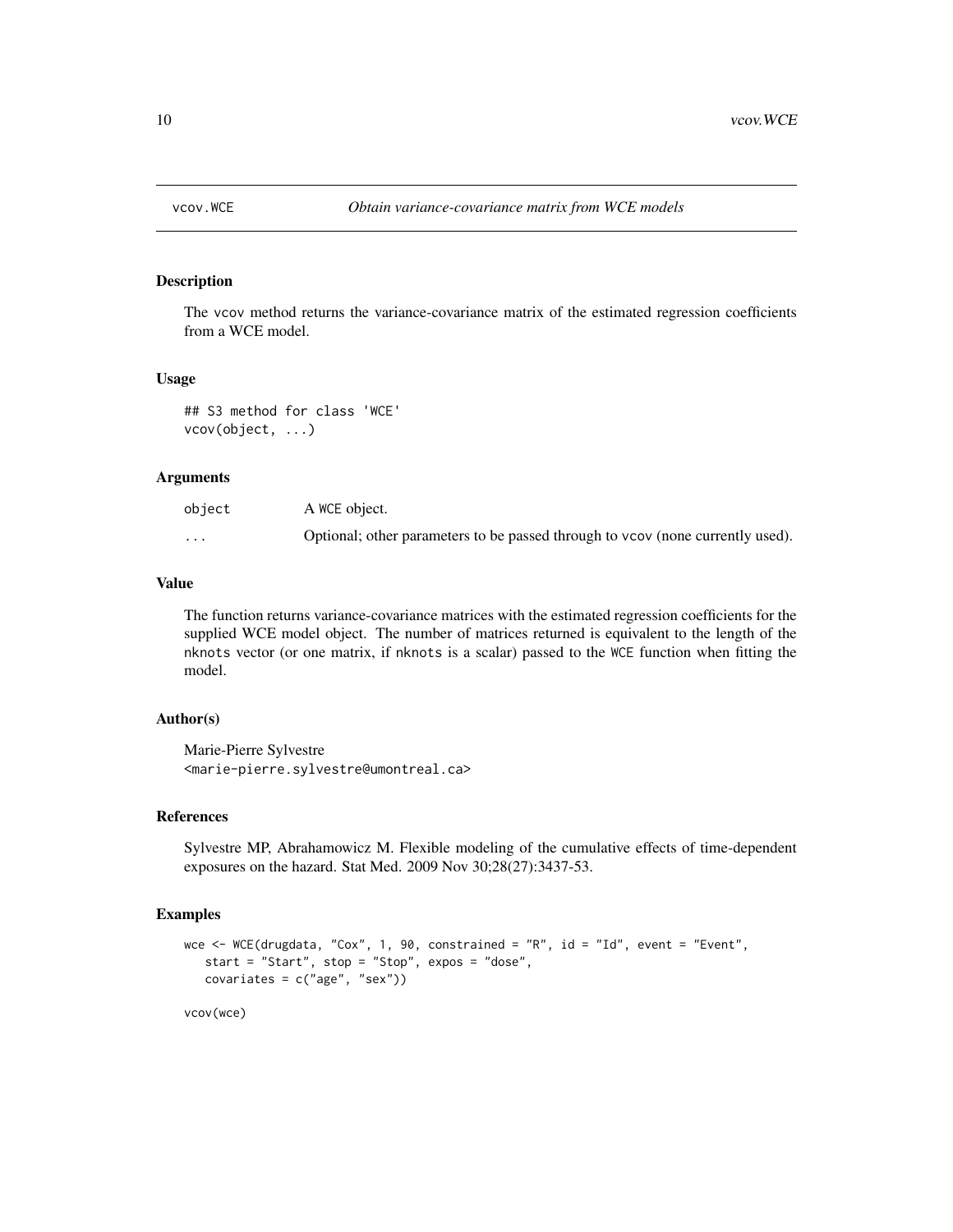<span id="page-10-0"></span>WCE implements a flexible method for modeling cumulative effects of time-varying exposures, weighted according to their relative proximity in time, and represented by time-dependent covariates. The current implementation estimates the weight function in the Cox proportional hazards model. The function that assigns weights to doses taken in the past is estimated using cubic regression splines.

#### Usage

WCE(data, analysis, nknots, cutoff, constrained = FALSE, aic = FALSE, MatchedSet = NULL, id, event, start, stop, expos, covariates = NULL, controls = NULL, ...)

#### Arguments

| data        | A data frame in an interval (long) format, in which each line corresponds to one<br>and only one time unit for a given individual.                                                                                                                                                                                                                                                                                                                                                                                                                                                                                         |
|-------------|----------------------------------------------------------------------------------------------------------------------------------------------------------------------------------------------------------------------------------------------------------------------------------------------------------------------------------------------------------------------------------------------------------------------------------------------------------------------------------------------------------------------------------------------------------------------------------------------------------------------------|
| analysis    | Character string. One of 'Cox', 'NCC' or 'CC' for Cox proportional hazards<br>model, conditional logistic regression for nested case controls (NCC) or logistic<br>regression for case-controls (CC). Currently only 'Cox' for the Cox proportional<br>hazards model is implemented, calling the coxph function of the survival pack-<br>age.                                                                                                                                                                                                                                                                              |
| nknots      | A scalar or a vector. Corresponds to the number(s) of interior knots for the cubic<br>splines to estimate the weight function. For example, if nknots is set to 2, then<br>a model with two interior knots is fitted. If nknots is set to 1:3 or alternatively<br>$c(1,2,3)$ then three models with 1, 2, and 3 interior knots, respectively, are fitted.                                                                                                                                                                                                                                                                  |
| cutoff      | Integer. Time window over which the WCE model is estimated. Corresponds to<br>the length of the estimated weight function.                                                                                                                                                                                                                                                                                                                                                                                                                                                                                                 |
| constrained | Controls whether the weight function should be constrained to smoothly go to<br>zero. Set to FALSE for unconstrained models, to 'Right' or 'R' to constrain the<br>weight function to smoothly go to zero for exposure remote in time, and to 'Left'<br>or 'L' to constrain the weight function to start a zero for the current values.                                                                                                                                                                                                                                                                                    |
| aic         | Logical. If TRUE, then the AIC is used to select the best fitting model among<br>those estimated for the different numbers of interior knots requested with nknots.<br>If FALSE, then the BIC is used instead of the AIC. Default to FALSE (BIC).<br>Note that the BIC implemented in WCE is the version suggested by Volinsky and<br>Raftery in Biometrics (2000), which corresponds to BIC = $2 * log(PL) + p *$<br>log(d) where PL is the model's partial likelihood, p is the number of estimated<br>parameters and d is the number of uncensored events. See Sylvestre and Abra-<br>hamowicz (2009) for more details. |
| MatchedSet  | Argument required for 'NCC' analysis only. Corresponds to the variable in data<br>that specifies the matched sets for the conditional logistic regression. Currently<br>not implemented.                                                                                                                                                                                                                                                                                                                                                                                                                                   |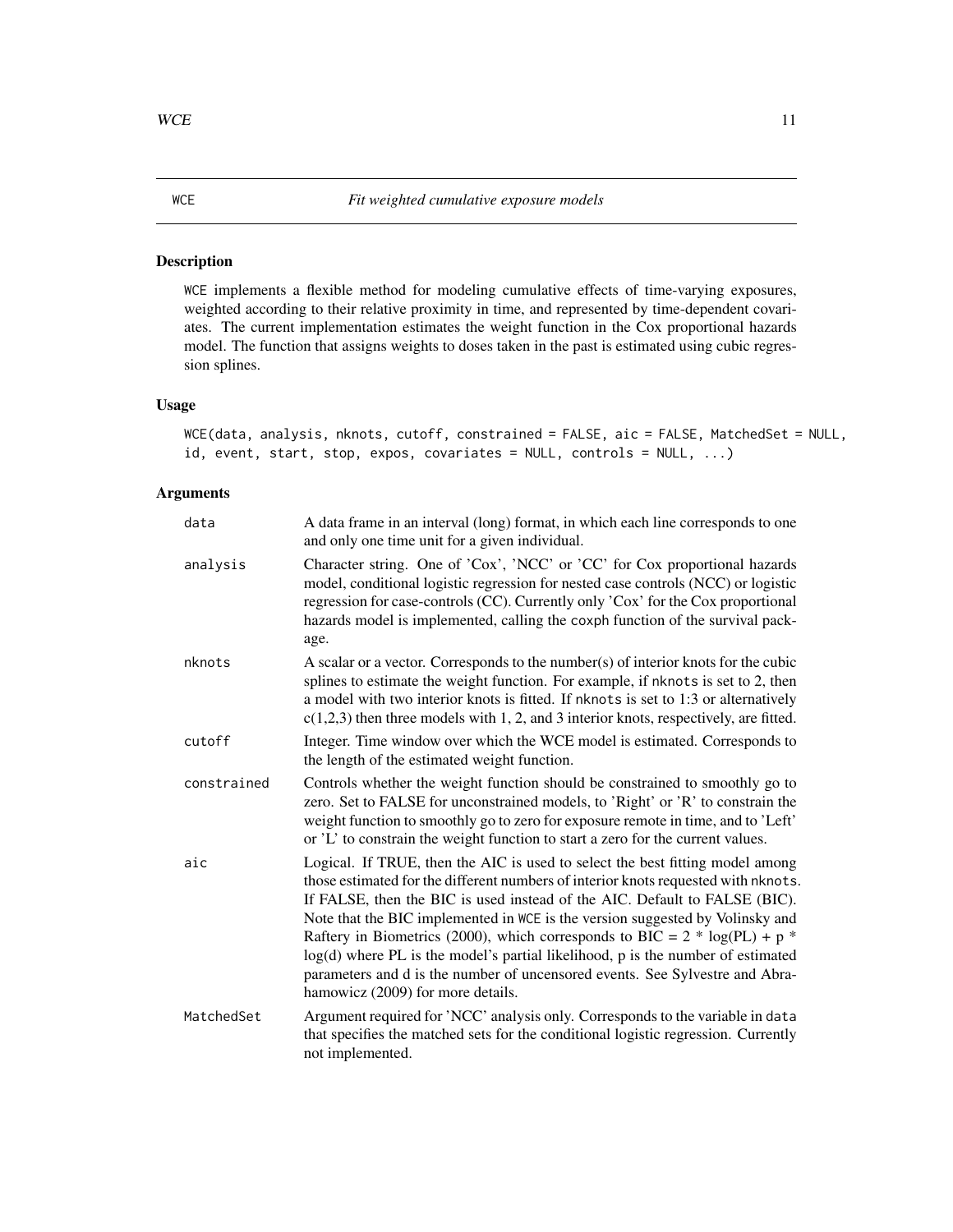<span id="page-11-0"></span>

| id         | Name of the variable in data corresponding to the identification of subjects.                                                                                                                                                          |
|------------|----------------------------------------------------------------------------------------------------------------------------------------------------------------------------------------------------------------------------------------|
| event      | Name of the variable in data corresponding to event indicator. Must be coded 1<br>$=$ event and $0 =$ no event.                                                                                                                        |
| start      | Name of the variable in data corresponding to the starting time for the interval.<br>Corresponds to time argument in function Surv in the survival package.                                                                            |
| stop       | Name of the variable in data corresponding to the ending time for the interval.<br>Corresponds to time 2 argument in function Surv in the survival package.                                                                            |
| expos      | Name of the variable in data corresponding to the exposure variable.                                                                                                                                                                   |
| covariates | Optional. Vector of characters corresponding to the name(s) of the variable(s)<br>in data corresponding to the covariate(s) to be included in the model. Default<br>to NULL, which corresponds to fitting model(s) without covariates. |
| controls   | List corresponding to the control parameters to be passed to the coxph function.<br>See coxph. control for more details.                                                                                                               |
|            | Optional; other parameters to be passed through to WCE.                                                                                                                                                                                |

#### Details

The current implementation of the WCE function does not allow missing values in the Id, event, start, stop, expos variables. Intervals in data determined by start and stop are assumed to be open on the left and closed on the right, (start, stop]. Intervals for a given individual (Id) must not overlap, and must cover the entire follow-up for the individual. The start and stop values for a given interval must not be equal. Delayed entry is not implemented in this version of the WCE function so all of the Id must start their follow-up at the same start value. The interior knots are placed at quantiles of the exposure variable distribution.

#### Value

A list of 14 items:

| knotsmat            | List of vectors of knots used for the spline modelling of the weight function(s).                                                                                                          |  |
|---------------------|--------------------------------------------------------------------------------------------------------------------------------------------------------------------------------------------|--|
| WCEmat              | Matrix of the estimated weight function. Each row corresponds to an estimated<br>weight function. The number of columns in the WCE mat corresponds to the value<br>of the argument nknots. |  |
| loglik              | Partial likelihood for each estimated model.                                                                                                                                               |  |
| est                 | List of vectors of estimated coefficients for the artificial time-dependent vari-<br>ables used to fit the WCE model(s).                                                                   |  |
| vcovmat             | List of variance-covariance matrices estimated for each model.                                                                                                                             |  |
| SED                 | List of vectors of estimated standard errors of the estimated coefficients of the<br>artificial time-dependent variables used to fit each WCE model.                                       |  |
| beta.hat.covariates |                                                                                                                                                                                            |  |
|                     | List of vectors of estimated coefficients for the covariates.                                                                                                                              |  |
| se.covariates       | List of vectors of standard errors of the estimated coefficients for the covariates.                                                                                                       |  |
| covariates          | Names of the covariates used in the estimation.                                                                                                                                            |  |
| constrained         | Indicator of whether the model(s) was (were) unconstrained, right-constrained or<br>left-constrained.                                                                                      |  |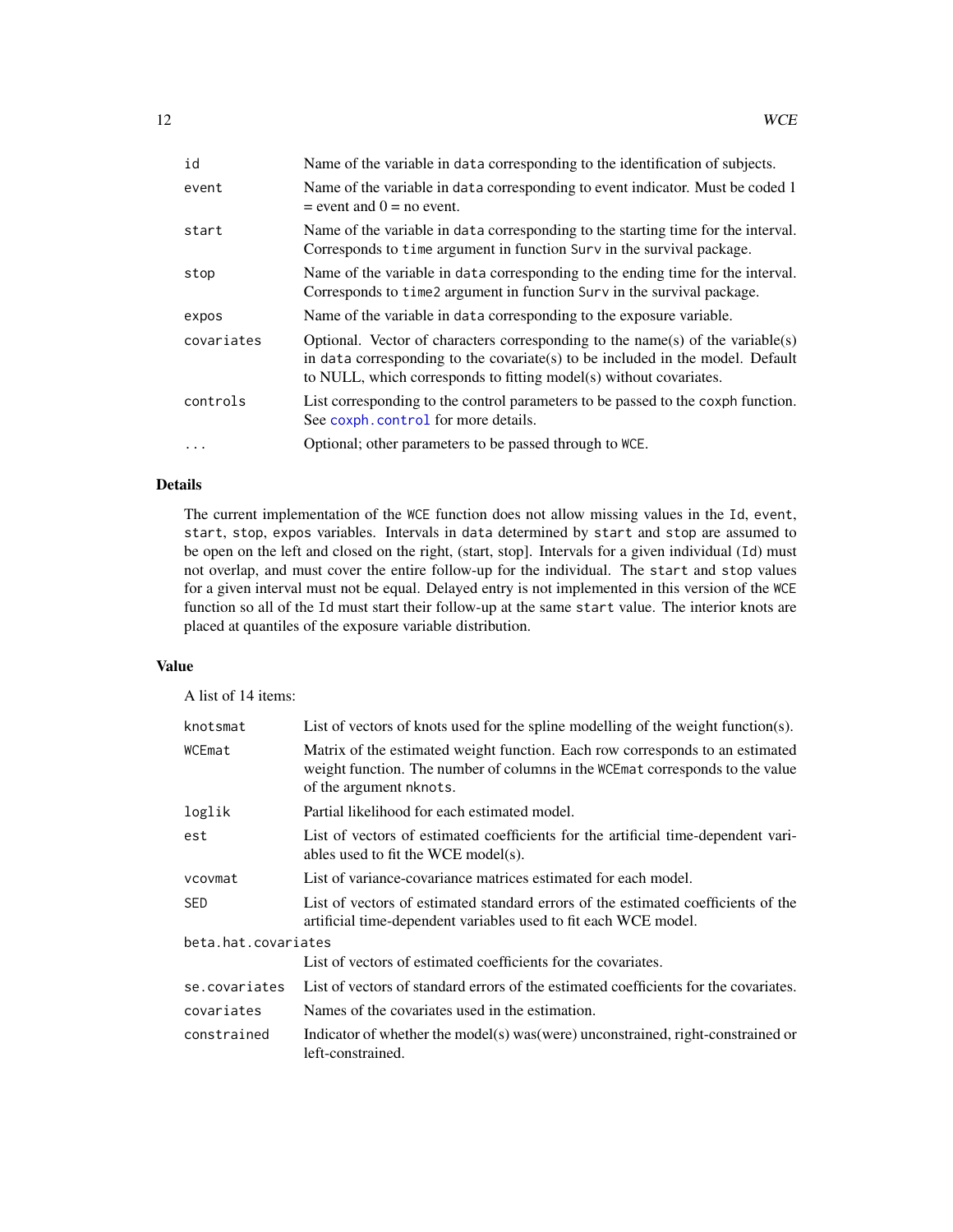<span id="page-12-0"></span>

| nevents  | Number of events.                                                 |
|----------|-------------------------------------------------------------------|
| aic      | Logical value corresponding to the aic argument.                  |
|          | info. criterion Value of the AIC or BIC for each model estimated. |
| analysis | Value of the analysis argument.                                   |
|          | Potentially, additional arguments (as required by generic).       |

#### Note

Note that the print method for a WCE object returns the estimated WCE function(s), the number of events, the partial likelihoods, the AIC or BIC values, the matrix of coefficients estimates for the covariates (if any) and the matrix of standard error estimates for the covariates (if any).

#### Author(s)

Marie-Pierre Sylvestre <marie-pierre.sylvestre@umontreal.ca>

#### References

Sylvestre MP, Abrahamowicz M. Flexible modeling of the cumulative effects of time-dependent exposures on the hazard. Stat Med. 2009 Nov 30;28(27):3437-53.

#### See Also

See also [checkWCE](#page-1-1), a function to check whether the arguments passed to WCE are correctly specified.

```
wce <- WCE(drugdata, "Cox", 1, 90, constrained = "R", id = "Id", event = "Event",
   start = "Start", stop = "Stop", expos = "dose", covariates = c("age", "sex"))
## Not run:
# Confidence intervals for HR, as well as pointwise confidence bands
# for the estimated weight function can be obtained via bootstrap.
# Set the number of bootstrap resamples
#(set to 5 for demonstration purposes, should be higher)
B \le -5# Obtain the list of ID for sampling
ID <- unique(drugdata$Id)
# Prepare vectors to extract estimated weight function and HR
# for the best-fitting model for each bootstrap resample
boot.WCE <- matrix(NA, ncol = 90, nrow=B)
boot.HR <- rep(NA, B)
# Sample IDs with replacement
for (i in 1:B){
   ID.resamp <- sort(sample(ID, replace=T))
```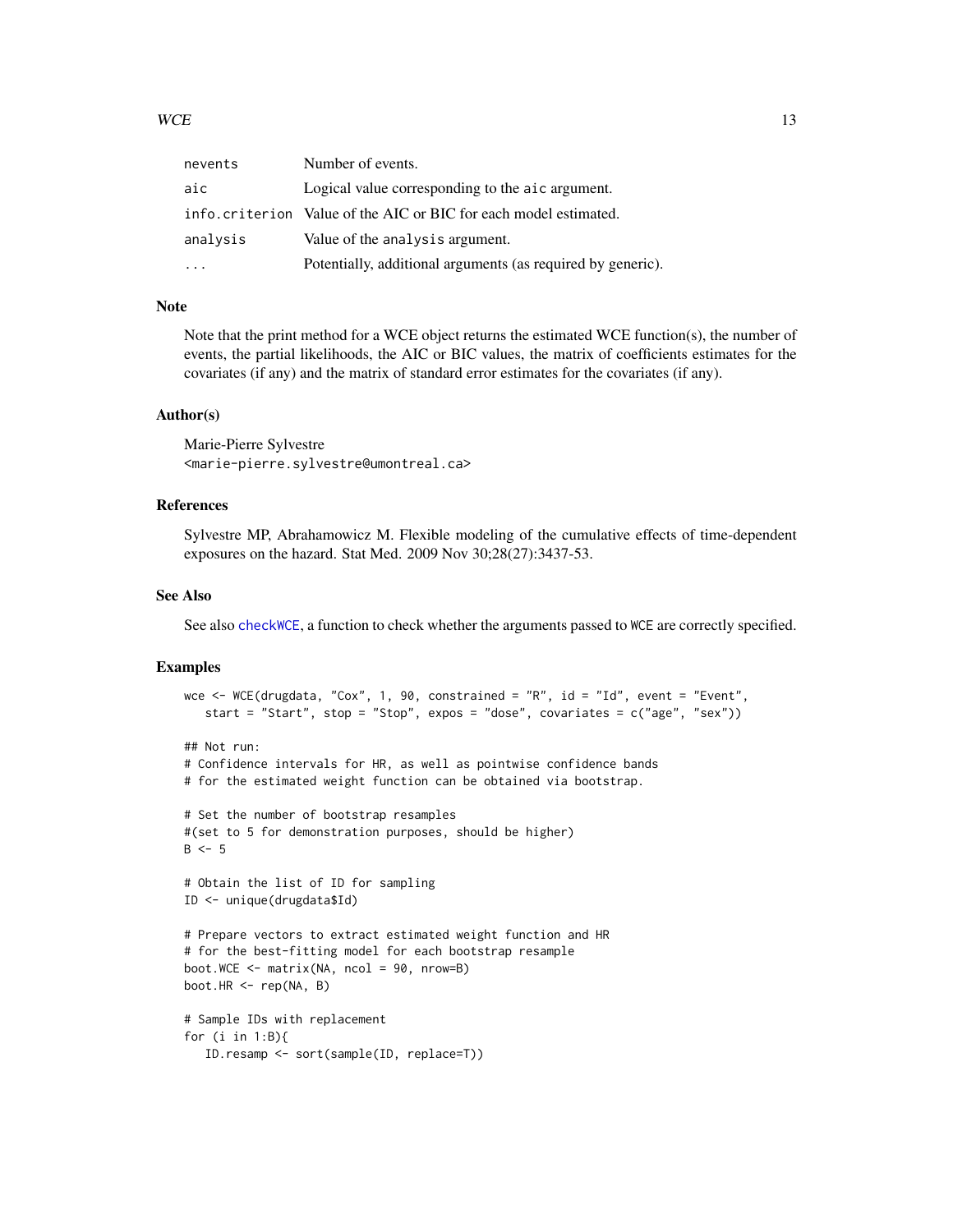```
datab <- drugdata[drugdata$Id
   # deal with duplicated Id and assign them new Id
  step <-1repeat {
    ID.resamp <- ID.resamp[duplicated(ID.resamp)==TRUE] # select duplicated Id in ID.resamp
     if (length(ID.resamp)==0) break # stop when no more duplicated Id to deal with
     subset.dup <- drugdata[drugdata$Id
     # assign new Id to duplicates
     subset.dup$Id <- subset.dup$Id + step * 10^ceiling(log10(max(drugdata$Id)))
         # 10^ceiling(log10(max(drugdata$Id)) is the power of 10
         # above the maximum Id from original data
     datab <- rbind(datab, subset.dup)
     step <- step+1
  }
  mod \leq WCE(data = datab, analysis = "Cox", nknots = 1:3, cutoff = 90,
     constrained = "R", aic = FALSE, MatchedSet = NULL,
     id = "Id", event = "Event", start = "Start", stop = "Stop",
     expos = "dose", covariates = c("sex", "age"))
  # return best WCE estimates and corresponding HR
  best <- which.min(mod$info.criterion)
  boot.WCE[i,] <- mod$WCEmat[best,]
  boot.HR[i] <- HR.WCE(mod, rep(1, 90), rep(0, 90))
}
# Summarize bootstrap results using percentile method
apply(boot.WCE, 2, quantile, p = c(0.05, 0.95))
quantile(boot.HR, p = c(0.05, 0.95))
## End(Not run)
```